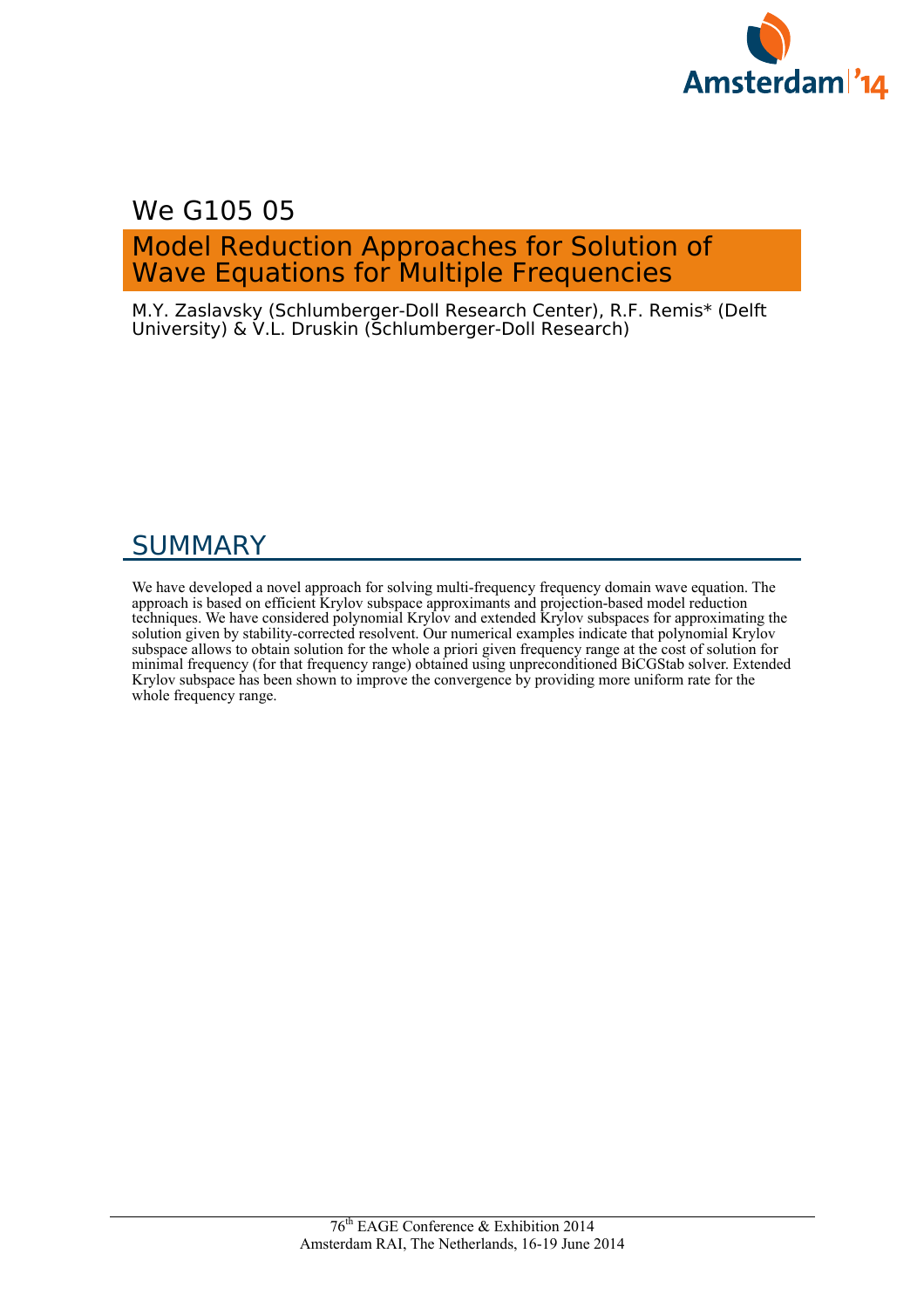

## **Introduction**

Developing fast and robust forward-modeling methods for frequency-domain wave problems is not only a significant topic by itself, it is also of great importance for full wave inversion. When solutions for multiple frequencies are required, conventional workflow consists of solving discretized frequencydomain problems for each frequency separately. Typically, however, discretization grids for 3D problems consist of up to a billion nodes and even with state-of-the-art preconditioners such a workflow results in rather computationally intensive tasks.

Model reduction is a well-established tool, allowing us to efficiently obtain solutions in the time- or frequency-domains by projecting the large-scale dynamical system on a small Krylov or rational Krylov subspace. For lossy diffusion dominated problems, for example, model reduction has been shown to provide significant speed ups (see Zaslavsky et al. (2011)). For seismic exploration, we note that problems involving lossless media in unbounded domains effectively behave as lossy ones since infinity can be viewed as an absorber of outgoing waves. In fact, two of the authors showed that these problems, polynomial Krylov subspace (PKS) model reduction outperforms the finite-difference time-domain method on large time intervals (see Druskin and Remis (2013)).

In this paper we extend the PKS approach and use extended Krylov subspaces (EKS) for reduced-order model construction (Druskin and Knizhnerman (1998)). An EKS is generated by the system matrix and its inverse and reduced-order models taken from such a space usually converge much faster than PKS reduced-order models especially if a wide frequency range containing small frequencies is of interest. To compute the models in an efficient manner, we use a modified version of the EKS algorithm proposed by Jagels and Reichel (2009). Specifically, we generate a complex-orthogonal basis of the EKS via short-term recurrences by exploiting the complex-symmetric structure of the system matrix.

## **Problem formulation**

Consider the multidimensional Helmholtz equation

$$
Au + \omega^2 u = b. \tag{1}
$$

In this equation, *A* is a self-adjoint nonnegative partial differential equation operator on an unbounded domain that has an absolutely continuous spectrum. We note that via a proper change of variables, all frequency-domain acoustic and elastic field equations can be written in a form as given by Eq. (1). We now discretize (1) using a second-order grid in the interior of the computational domain and use a PML for domain truncation. As a result, we obtain a matrix  $\tilde{A}_N \approx A$ , where  $\tilde{A}_N \in \mathcal{C}^{N \times N}$  is complex symmetric. In practice, the order of this matrix can be up to billion or even more.

When the computational domain is truncated using a conventional time-domain perfectly matched layers (PML) formulation (Berenger (1994)), operator  $\tilde{A}_N$  becomes frequency-dependent. Indeed, that is sufficient for traditional preconditioned solvers that treat each frequency one by one. In our approach, however, we intend to reuse the same operator for multi-frequency computations. We therefore follow Druskin and Remis (2013) and Druskin et al (2013) and apply a *fixed-frequency* PML with *optimal* discrete stretching allowing low cost error control for a prescribed frequency interval.

It is tempting to substitute straightforwardly the approximate operator  $\tilde{A}_N$  in (1) and take the solution  $u_N(\omega)=(\tilde{A}_N+\omega^2I)^{-1}b_N$  as an approximation to *u*. Here, we note that it is out goal to solve Eq. (1) for multiple frequencies employing a fixed-frequency PML such that it is still possible to transform the frequency-domain solution back to the time-domain. However, using the non-Hermitian matrix  $\tilde{A}_N$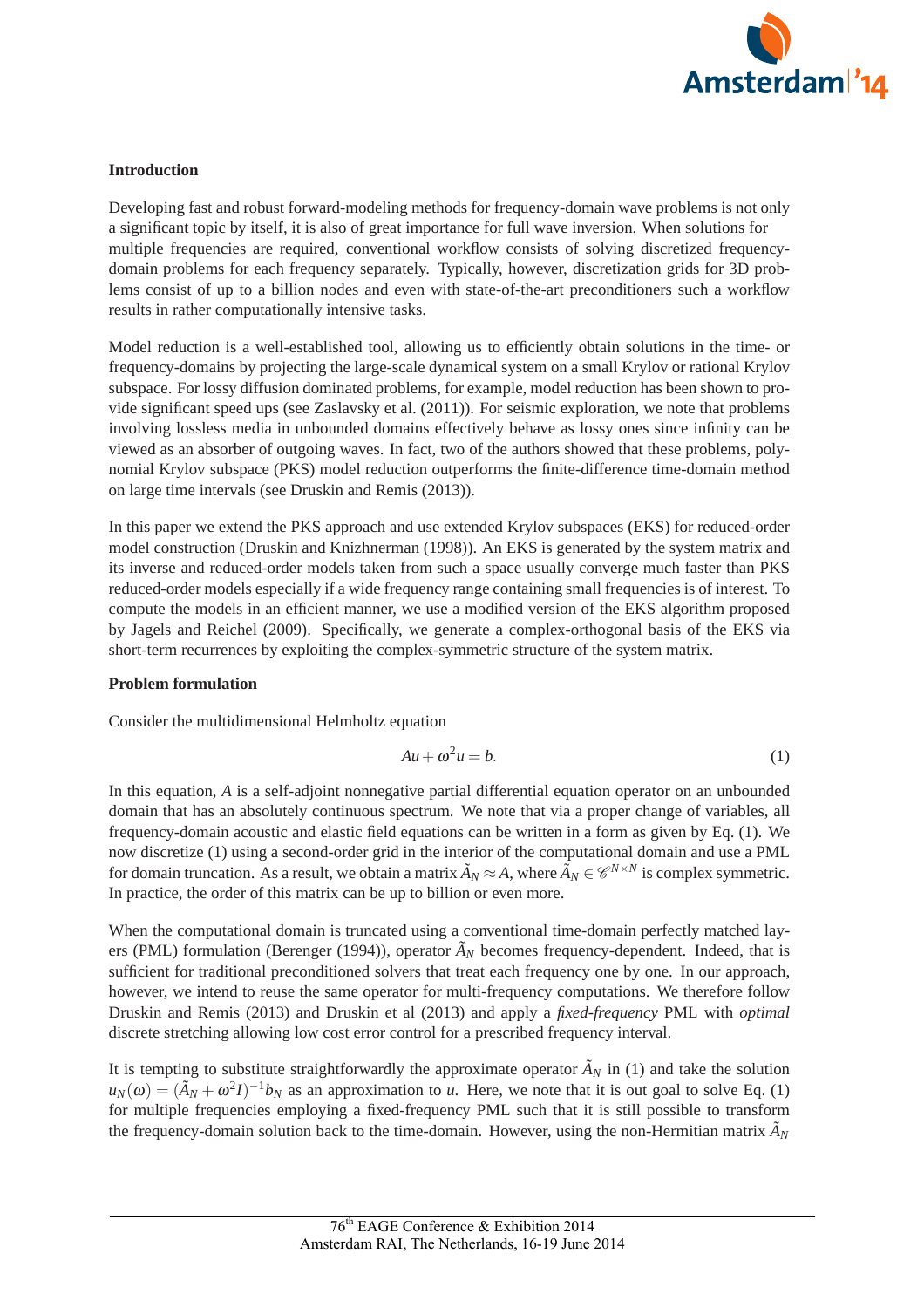

instead of its exact Hermitian counterpart *A*, qualitatively changes the behavior of the solution on the complex plane. In particular, the symmetry relation  $u(\omega) = u(-\omega)$  breaks for the approximate solution and the time-domain transform of  $u_N(\omega)$  is unstable. Fortunately, it is shown in Druskin and Remis (2013) that we can correct for these defects by using the stabilized approximation to Eq. (1) in the form

$$
\tilde{u}_N(\omega) = -\frac{1}{2} \left[ B_N^{-1} \left( B_N + i\omega I \right)^{-1} + \overline{B}_N^{-1} \left( \overline{B}_N + i\omega I \right)^{-1} \right] b_N, \ B_N = \left( -\tilde{A}_N \right)^{1/2}
$$
 (2)

#### **Model reduction and Krylov subspace methods**

With the stability-corrected field approximations available, we can now construct reduced-order models based on EKS in the usual way. Specifically, the models are drawn from the Krylov subspace

$$
\mathcal{K}_{m_1,m_2} = span{\{\tilde{A}_N^{-m_1+1}b_N,...,\tilde{A}_N^{-1}b_N,b_N,\tilde{A}_Nb_N...,\tilde{A}_N^{m_2-1}b_N\}}.
$$

We note that the PKS  $\mathcal{K}_m = span\{b_N, \tilde{A}_Nb_N, ..., \tilde{A}_N^{m-1}b_N\}$  corresponds to  $\mathcal{K}_{1,m_2}$  and PKS reduced-order models with application to stability-corrected solutions were investigated in Druskin and Remis (2013). The advantage of such a PKS model-order reduction approach is that its computational costs are essentially the same as the costs of  $m_2$  steps of the explicit finite-difference time-domain method or  $m_2$ steps of the unpreconditioned bi-CG method for the single frequency Helmholtz equation. However, the reduced-order models taken from the PKS may not provide us with the fastest convergence if wide frequency ranges with small enough frequencies are of interest. For such problems, we therefore resort to an EKS reduced-order modeling approach. An EKS can be seen as a special case of a rational Krylov subspace with one expansion point at zero and one at infinity. The action of  $\tilde{A}_N^{-1}$  on a vector is required to generate a basis for such a space. This essentially amounts to solving a Poisson-type equation for which efficient solution techniques are available. Computing matrix-vector products with the inverse of the system matrix is generally still more expensive than computing matrix-vector products with the system matrix itself, however, and from a computational point of view we therefore prefer to deal with EKS  $\mathcal{K}_{m_1,m_2}$  with  $m_1 < m_2$ . In addition, the basis vectors should be constructed via short-term recurrence relations, since storage of all basis vectors is generally not practical for large-scale applications. In Jagels and Reichel (2009), the authors developed such an EKS algorithm in which the orthogonal bases

$$
V_{k(i+1)} = [v_0, v_1, \dots, v_i, v_{-1}, \dots, v_{-k+1}, \dots, v_{ik}]
$$

for the sequence of subspaces  $\mathscr{K}_{1,i+1} \subset \mathscr{K}_{2,2i+1} \subset \ldots \subset \mathscr{K}_{k,k+1}$  are indeed generated via short term recurrences. Here, *i* is an integer that allows us to optimize the accuracy and computational costs. In this paper, we modify this algorithm and generate complex-orthogonal basis vectors of the EKS by exploiting the complex-symmetric structure of matrix  $\tilde{A}_N$ . Denote  $d = k(i + 1)$  and let  $V_d \in \mathscr{C}^{N \times d}$  be matrix with columns being the generated basis vectors. Then all iterations can be summarized into the equation

$$
\tilde{A}_N V_d = V_d H_d + z_d e_d^T,
$$

where  $z_d = h_{d+1,d}v_{-k} + h_{d+2,d}v_{ik+1}$  and  $h_{ij}$  is the  $(i, j)$  entry of matrix  $H_d$ . Furthermore, matrix  $H_d$ is a pentadiagonal matrix that satisfies  $D_d H_d = V_d^T \tilde{A}_N V_d$ , where  $D_d$  is diagonal matrix with entries  $\delta_0, \delta_1, \ldots, \delta_i, \delta_{-1}, \ldots, \delta_{-k+1}, \ldots, \delta_{ik}$ . The entries of matrix  $H_d$  can easily be obtained in explicit form from the pentadiagonal matrix given in Jagels and Reichel (2009). The frequency-domain EKS reducedorder model is given by

$$
\tilde{u}_d(\omega) = -\frac{1}{2}\delta_0 \left[ V_d B_d^{-1} \left( B_d + i\omega I_d \right)^{-1} + \overline{V}_d \overline{B}_d^{-1} \left( \overline{B}_d + i\omega I_d \right)^{-1} \right] e_1,\tag{3}
$$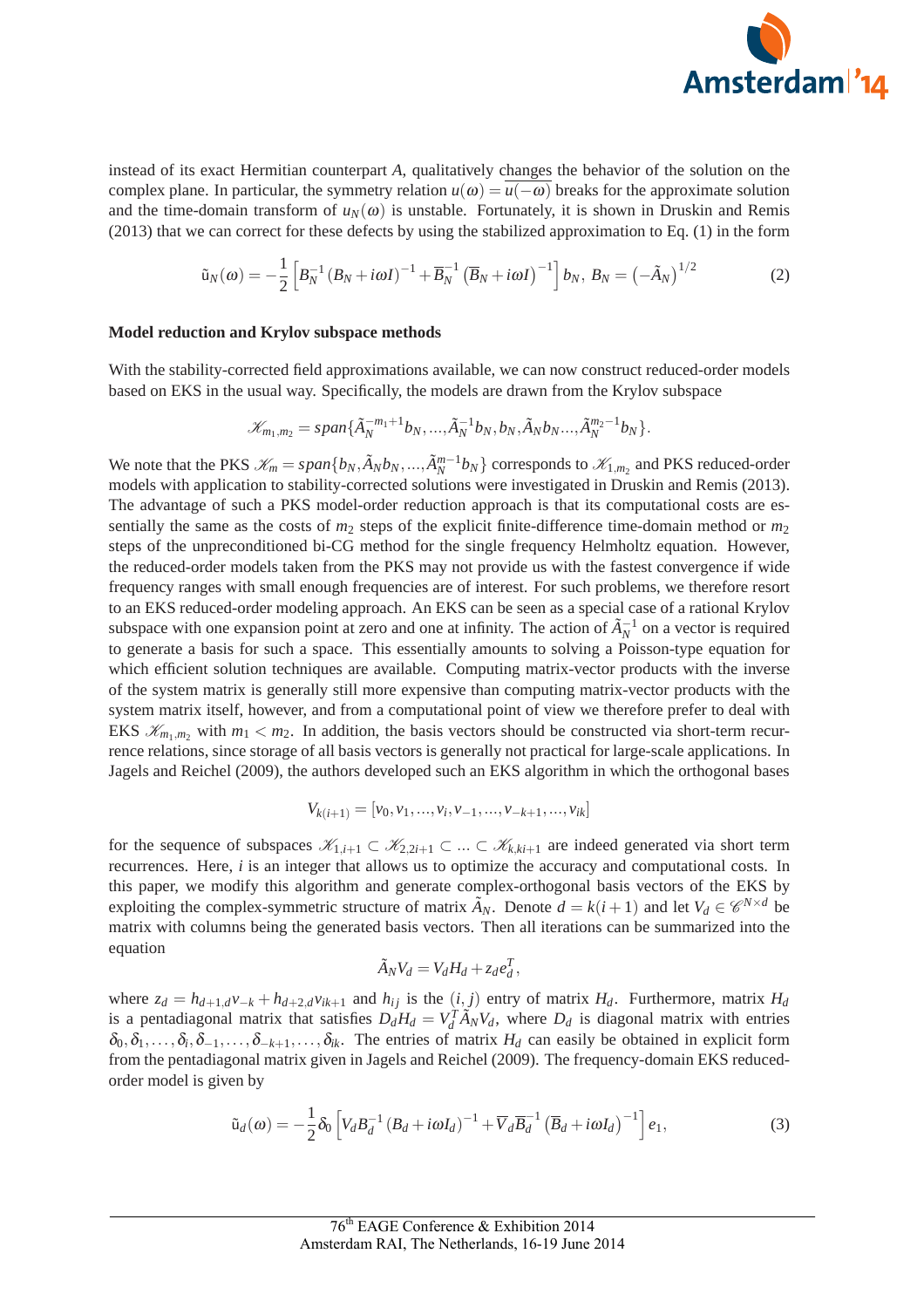



*Figure 1 SEG/EAGE Salt model. Real and imaginary parts of the solution for a frequency of 7.5 Hz computed using the BiCGStab and PKS solvers with 1,600 matrix-vector multiplications and 1,800 iterations, respectively. The solutions are almost indistinguishable.*

where  $B_d = \left(-D_d^{1/2}H_dD_d^{-1/2}\right)^{1/2}$ ,  $I_d \in \mathcal{R}^{d \times d}$  is the identity matrix, and  $e_1$  is its first column. With the help of our modified EKS algorithm, we now have reduced the computation of functions of a very large finite-difference matrix  $\tilde{A}_N$  to the action of functions of a much smaller five-diagonal matrix  $-D_d^{1/2}H_dD_d^{-1/2}$  times a "skinny" matrix *V<sub>d</sub>*. Once both of these matrices have been computed, simulation of the frequency domain curve can be done rather cheaply.

#### **Numerical experiments**

First, we have considered the 3D SEG/EAGE Salt model and benchmarked our solver against an independently developed unpreconditioned BiCGStab algorithm that is a competitive conventional iterative Helmholtz solver (see Pan et al (2012) for details). Here, we took the case  $m_1 = 1$  which corresponds to PKS. Fig. 1 shows excellent agreement between two approaches . Then we note that the PKS approach requires one matrix-vector multiplication per iteration, while BiCGStab needs two. Since this part constitutes the most computationally intensive part of the iteration process, it makes sense to compare the performance of these two methods in terms of matrix-vector multiplications rather than in terms of iterations. We have plotted the convergence rates of BiCGStab against the PKS model-order reduction method on Fig. 2 (left). Clearly, for this single frequency problem, both rates are rather close. We note that both approaches converge faster for higher frequencies and convergence slows down for lower frequencies. Indeed, Fig. 2 (right) shows how the reduced-order modeling method converges for different frequencies in the range from 2.5 Hz to 7.5 Hz. However, the principal difference between the PKS method and BiCGStab is that the former approach obtains solutions for the whole given frequency range at the convergence cost of BiCGStab for the lowest (from that range) frequency. Next, we consider what adding negative powers gives us in terms of performance. In Fig. 3 (left), we have plotted a number of convergence curves (with respect to increasing *k*) for approximants obtained using EKS  $\mathcal{K}_{k}$ ,  $k_{i+1}$  for different values of fixed *i* ( $i = \infty$  corresponds to PKS) and on a frequency range running from 2.5 Hz to 7.5 Hz. As is clear from this figure, adding negative powers  $(i < \infty)$  visibly improves the convergence of the Krylov subspace method. Indeed, while PKS converges faster for higher frequencies, EKS improves convergence for smaller frequencies and, consequently, convergence is more uniform on the entire frequency range. To confirm that point, in Fig. 3 (right), we have plotted convergence curves for the EKS method on a frequency range with expanded lower part. As one can observe, PKS significantly slows down while EKS performs as efficient as for a narrower frequency range.

#### **Conclusions**

We have developed a powerful model-order reduction tool for solving large-scale multi-frequency wave problems. The PKS method allows obtaining solutions for a whole range of frequencies at the cost of